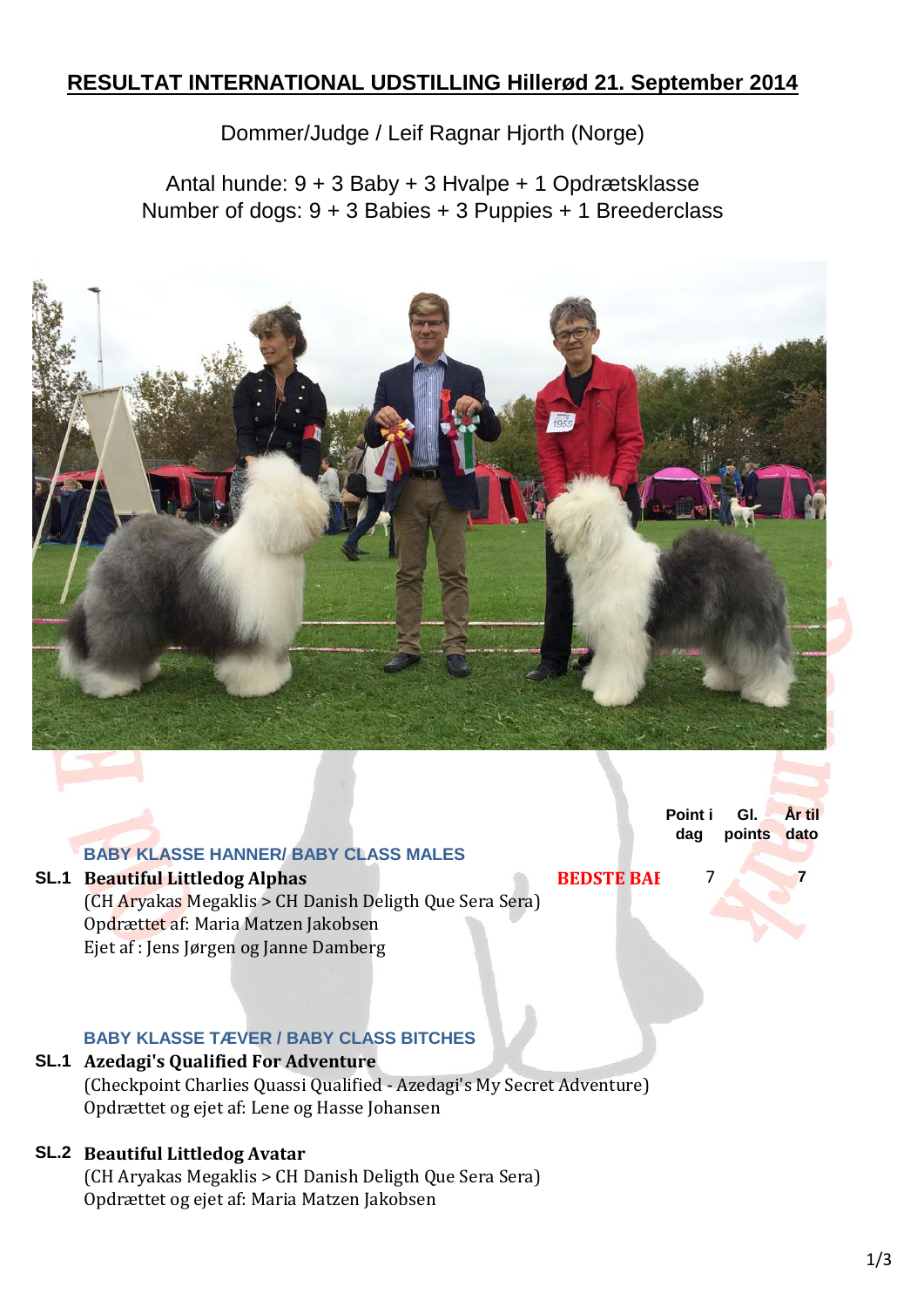|      |                                                                                                                                                                                                                                                                                                                                   | Point i<br>dag | GI.<br>points | År til<br>dato |
|------|-----------------------------------------------------------------------------------------------------------------------------------------------------------------------------------------------------------------------------------------------------------------------------------------------------------------------------------|----------------|---------------|----------------|
| SL.1 | <b>HVALPE KLASSE TÆVER/ PUPPY CLASS BITCHES</b><br><b>BEDSTE HVALP</b><br><b>Jolly Bears Isn't she Lovely</b><br>(Ch Argovian imported by Youandi - Ch Youandi Jeanne D'Arc)<br>Opdrættet og ejet af: Lis Thorup Hansen & Hans Ove Pedersen                                                                                       | $\overline{7}$ | 14            | 21             |
|      | <b>SL.2</b> Danish Delight Tullia Ciceronis<br>(CH. Youandi Grand Cru > CH Danish Delight Mary go Round)<br>Opdrættet af: Birgitte Schjøth<br>Ejet af: Morten Henckel-Bindslev                                                                                                                                                    |                |               |                |
| SI.3 | Blue berry's Queen Nanna<br>(Blue Berry's One of a Kind > Blue Berry's Pretty Little Snowdrop)<br>Opdrættet af: Birthe Fromberg & Jørgen Brieghel<br>Ejet af: Bodil Falch                                                                                                                                                         |                |               |                |
|      | ÅBEN KLASSE HANNER / OPEN CLASS MALES<br><b>EX.1 CK 3BHK CAC Danish Delight Strikes Back</b><br><b>NY DANSK CHAMPIO!</b><br>(CRCH SECH Dizzny'z Stefanos Athanasiadis - DKCH SECH Danish Delight Knock-Out)<br>Opdrættet af/bred by: Birgitte Schjøth<br>Ejet af/owned by: Birthe Brolykke                                        | 2              | 10            | 12             |
|      | <b>CHAMPIONKLASSE HANNER / CHAMPION CLASS MALES</b><br><b>EX.1 CK 1BHK CACIB KBHV BIR Danish Delight Quando Quando</b><br>(CH Woody Woodstock Von Den Blue Zottel - CH Danish Delight Mary Go Round)<br>Opdrættet af/b Birgitte Schjøth<br>Ejet af/owned by: Isabel Brolin, SE                                                    | 8              | 65            | 73             |
|      | <b>EX.2 CK 2BHK RES-CACIB Danish Delight Rasmus Rex</b><br>(CH Aryakas Klytos- CH Danish Delight Knock Out)<br>Opdrættet og ejet af: Birgitte Schjøth                                                                                                                                                                             | 3              |               | 10             |
|      | <b>EX.3 CK 4BHK</b> L'ausanne Renaissance at Briargait<br>(CH Packardia now You are Talkin > CH L'ausanne Brigette Bardot)<br>Opdrættet af: Lynn & Barrie Espie<br>Ejet af: Tove Aasheim Olsen                                                                                                                                    | 1              |               |                |
| EX.1 | <b>MELLEM KLASSE TÆVER / INTERMEDIATE CLASS BITCHES</b><br><b>CK 3BTK RES-CAC Great Danish Sleeping Beauty</b><br>(Blue Berry's One Of A Kind - DKCH SECH NOCH NORDCH Great Danish True Fairy-Tail)<br>Opdrættet af/bred by: Yrsa og Flemming Jörgensen<br>Ejet af/owned by: Yrsa & Flemming Jörgensen & Herdis Halling - Thuesen | 2              | 8             | 10             |

2/3